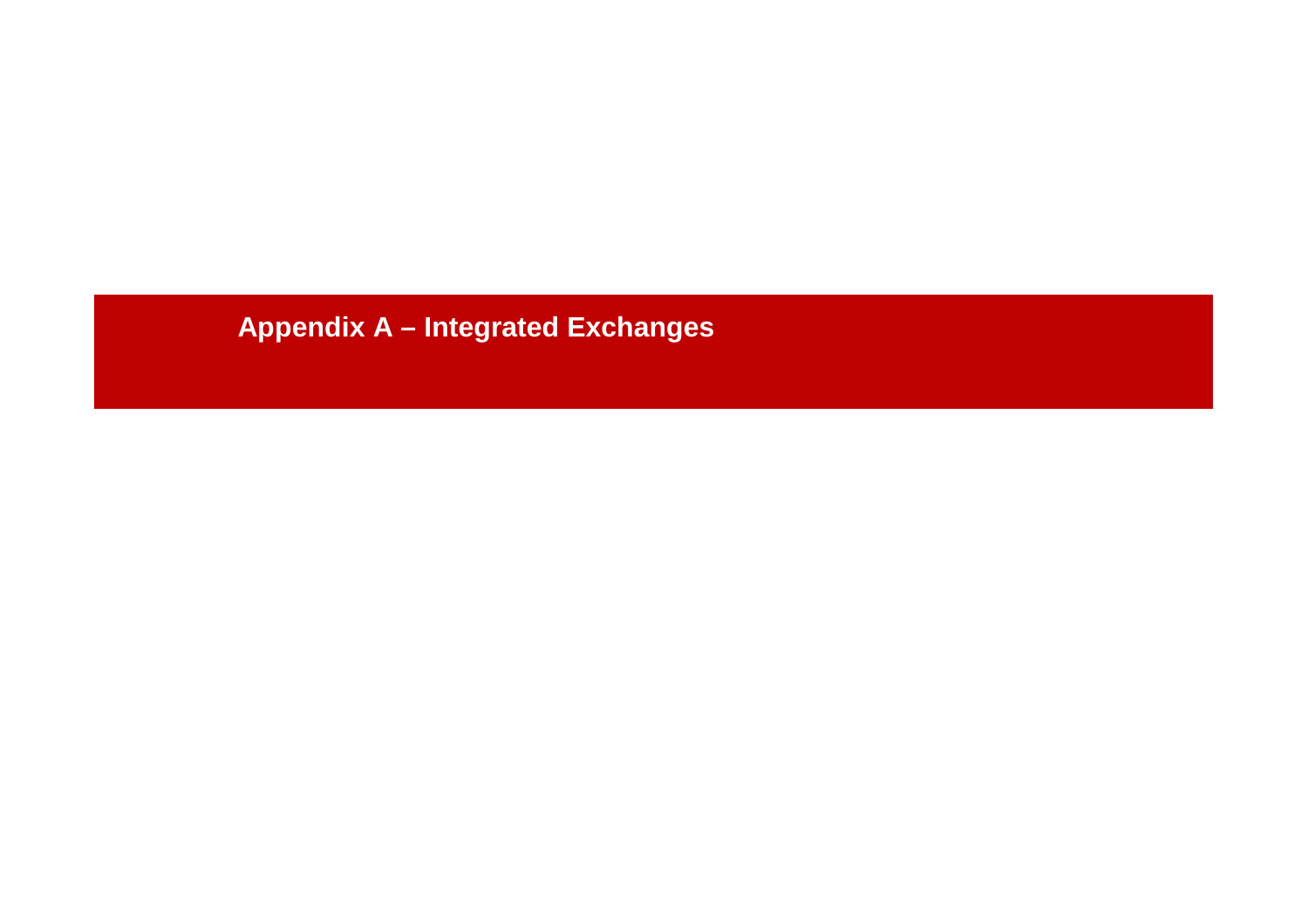# **Integrated exchanges**

The integrated exchange model exists in several market places

|                                  | <b>ASX</b> | <b>DB</b> | <b>BM&amp;F</b><br><b>Bovespa</b> | <b>TMX</b><br>(CURRENT) | <b>TMX</b><br>(Alpha+CDS) |
|----------------------------------|------------|-----------|-----------------------------------|-------------------------|---------------------------|
| <b>Trading</b>                   |            |           |                                   |                         |                           |
| <b>Equities Exchange</b>         |            |           |                                   |                         |                           |
| <b>Fixed Income Exchange</b>     |            |           |                                   |                         |                           |
| <b>Derivatives Exchange</b>      |            |           |                                   |                         |                           |
| <b>ATS</b>                       |            |           |                                   |                         |                           |
| <b>Clearing &amp; Settlement</b> |            |           |                                   |                         |                           |
| <b>Equities</b>                  |            |           |                                   |                         |                           |
| <b>Fixed Income</b>              |            |           |                                   |                         |                           |
| <b>Derivatives</b>               |            |           |                                   |                         |                           |
| Depository                       |            |           |                                   |                         |                           |
| <b>Equities</b>                  |            |           |                                   |                         |                           |
| <b>Fixed Income</b>              |            |           |                                   |                         |                           |
| <b>Derivatives</b>               |            |           |                                   |                         |                           |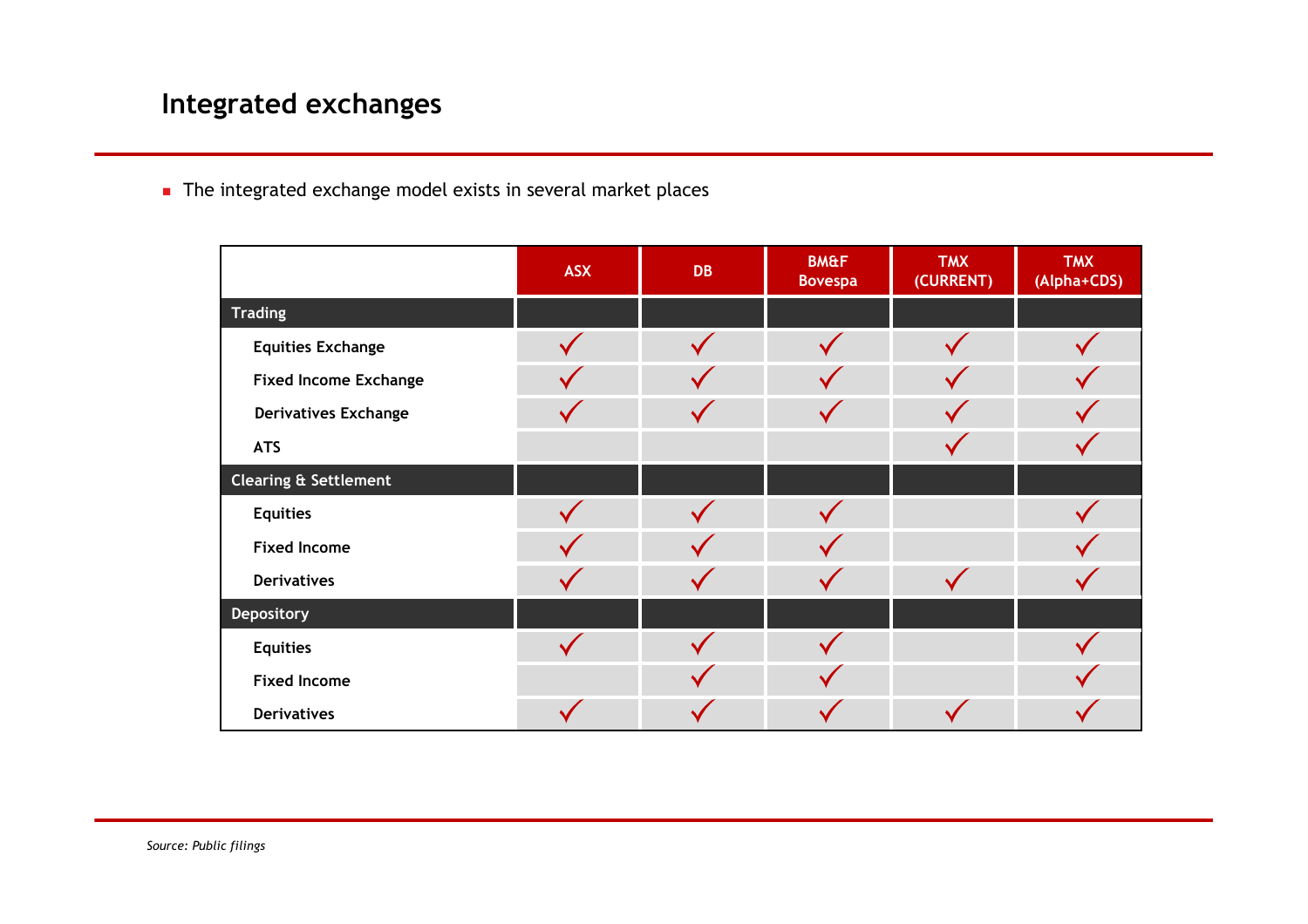# **ASX is fully integrated, offering multi-asset trading and post-trade operations**

|                   | <b>Equities</b>                                                                          | <b>Fixed Income</b>         | <b>Listed Derivatives/</b><br><b>Energy</b> | <b>OTC Derivatives</b>    |                                                       |
|-------------------|------------------------------------------------------------------------------------------|-----------------------------|---------------------------------------------|---------------------------|-------------------------------------------------------|
| <b>Trading</b>    | <b>ASX</b>                                                                               | <b>ASX</b>                  |                                             | <b>Bilateral</b>          | Ownership                                             |
|                   | National Stock Exchange                                                                  |                             |                                             |                           | ASX Group                                             |
|                   | <b>SIM Venture</b><br>Security Exchange                                                  | Yieldbroker                 |                                             |                           | Australia Financial<br>Institutions                   |
|                   | Asia Pacific Exchange                                                                    | <b>FIIG Securities</b>      | <b>ASX Futures &amp; Options</b>            | ATS/ Multiple expected    | Independent                                           |
|                   | <b>IMB</b>                                                                               |                             |                                             |                           | $\begin{bmatrix} 1 \\ 1 \end{bmatrix}$ Proposed build |
|                   | Liquidnet Australia                                                                      | <b>Bloomberg BondTrader</b> |                                             |                           |                                                       |
|                   | Chi-X Australia                                                                          |                             |                                             |                           |                                                       |
|                   | Chi-East                                                                                 | <b>BGC Partners</b>         |                                             |                           |                                                       |
| <b>Clearing</b>   | <b>ASX Clear</b>                                                                         | <b>SFE Austraclear</b>      |                                             | <b>LCH</b>                |                                                       |
|                   |                                                                                          |                             |                                             | <b>CME</b>                |                                                       |
|                   | ASX Settlement /<br><b>Clearing House Electronic</b><br>Settlement System<br>$(CHESS)^1$ |                             |                                             | <b>NYPC</b>               |                                                       |
| Settlement        |                                                                                          |                             | <b>ASX Clear (Futures)</b>                  | <b>ICE</b>                |                                                       |
|                   |                                                                                          |                             |                                             | <b>Others</b>             |                                                       |
| <b>Depository</b> |                                                                                          |                             |                                             | Australian OTCD CCP       |                                                       |
| Payment           | Reserve Bank Information<br>and Transfer System<br>(RITS)                                | <b>RITS</b>                 | <b>RITS</b><br><b>CLS</b>                   | <b>CLS</b><br><b>RITS</b> |                                                       |

*1. CHESS operated by ASX Settlement Note: ASX Clear, ASX Clear (Futures), ASX Settlement and Austraclear are all part of ASX Group*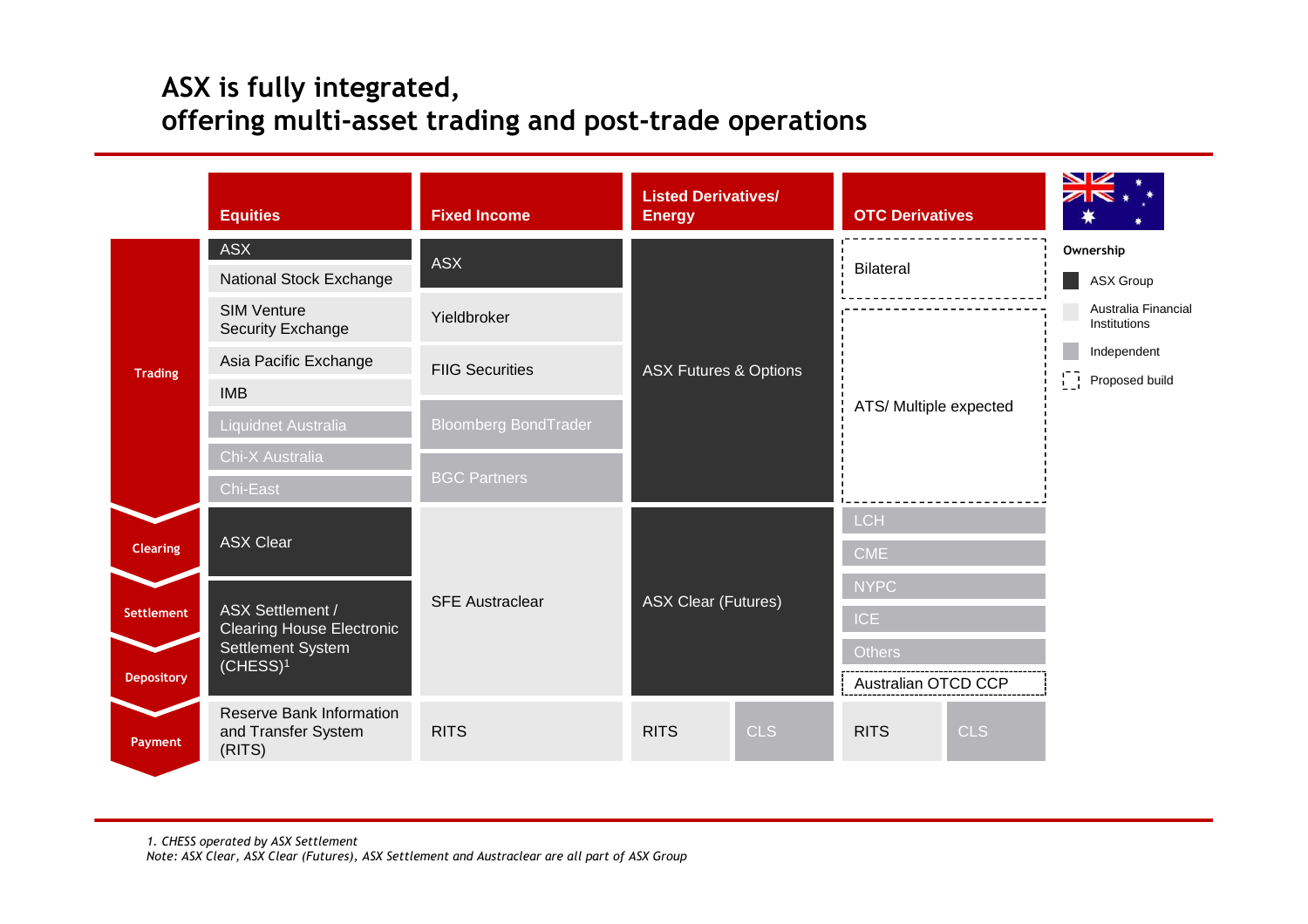## **Overview of Australian Securities Exchange**

The Australian Securities Exchange functions as a market operator, clearing house and payments system facilitator

## **Business Overview Key Milestones**

- **Listing –** Offers both national and international companies the opportunity to access growth capital through IPOs or debt offerings
- **Cash & Derivatives Trading –** Operates two trading platforms, ASX Trade and ASX Trade24, and executes more than 10 million equity trades per month
- **Clearing –** Offers ASX Clear and ASX Clear (Futures) that provide central counterparty facilities as well as risk management systems
- **Settlement –** Operates ASX Settlement and ASX Austraclear which offer a variety of settlement services
- **Market Data & Access –** Provides the market with a reliable and timely information service

- **2002 –** Sydney Futures Exchange demutualised in 2000 and listed on the ASX
- **2006 –** Australian Stock Exchange and SFE merged to create the ASX
- **2007 –** ASX began trading ASX Contracts for Differences
- **2010 –** SGX approached ASX for a potential takeover
- **2011 –** Australian Government blocked the proposed takeover by SGX
- **2011** Chi-X has been granted approval to operate an alternate exchange and is expected to commence operations late in 2011

## **Competitive Advantages Financial Highlights**

- Relatively fixed cost base provides positive leverage to improved markets
- Despite ASX's equity trading fees already being the third lowest globally (behind NDAQ and NYSE), its aggressive 35% reduction heading into FY11 sees it even better positioned to compete with other exchanges

- $\Box$  Cash equity trading accounts for only 6.5% of the FY11F revenues, reflecting ASX's diversified and vertically integrated business and the impact of recent fee reductions
- Revenue grew from A\$207MM in 2000 to A\$764MM in 2010 (CAGR of 13.9%)
- The previous takeover offer by the SGX included improved operating efficiency (US\$30MM cost synergies, 10% of combined cost base) and enhanced revenue opportunities over the medium-term (not quantified)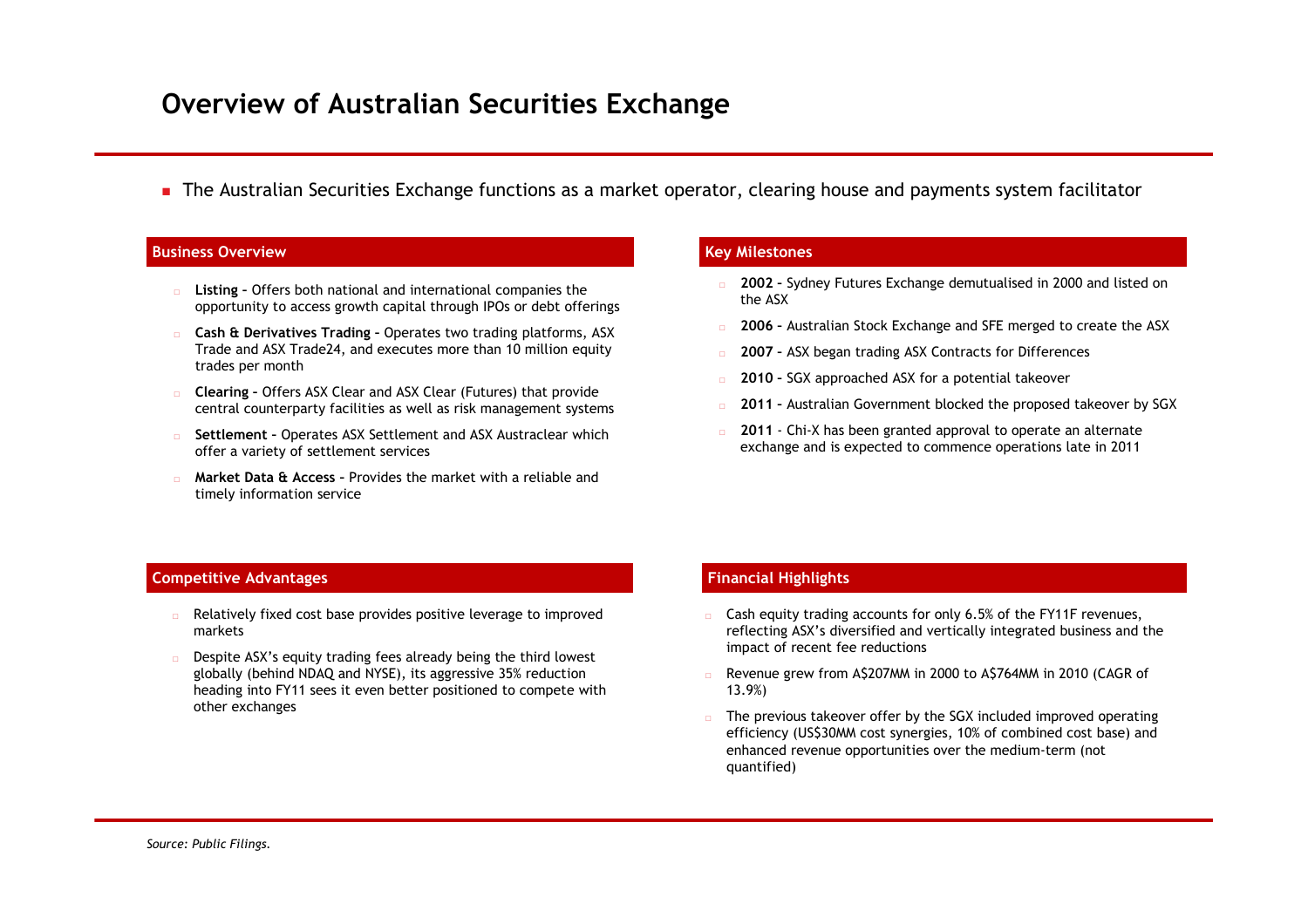# **Overview of Australian Securities Exchange (cont'd)**

The ASX has diversified its product offering, and increased its EBITDA margin to 78%



*Source: Public filings, CapitalIQ.*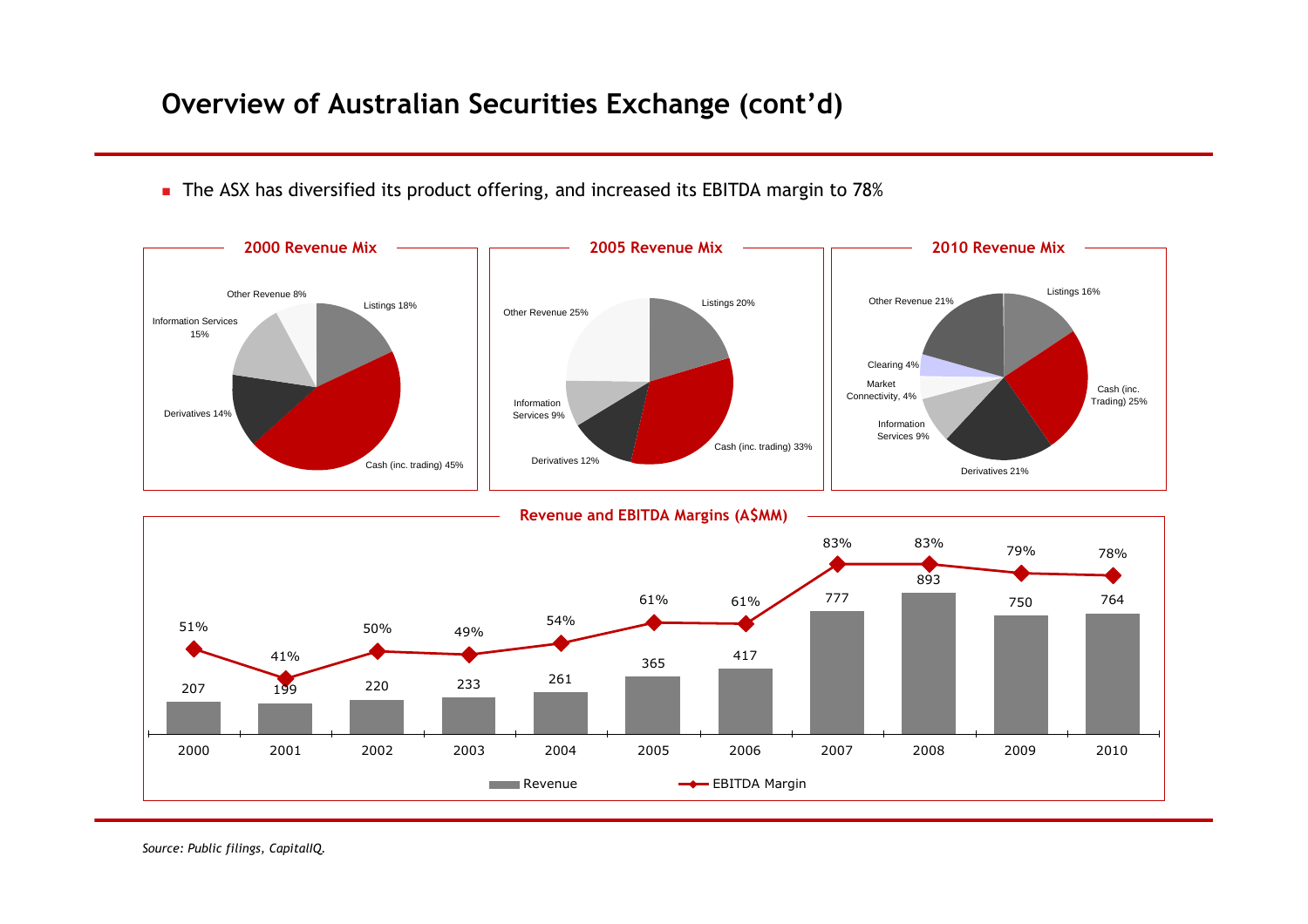# **Deutsche Börse is vertically integrated, but operates separate entities between trading, clearing and CSD**

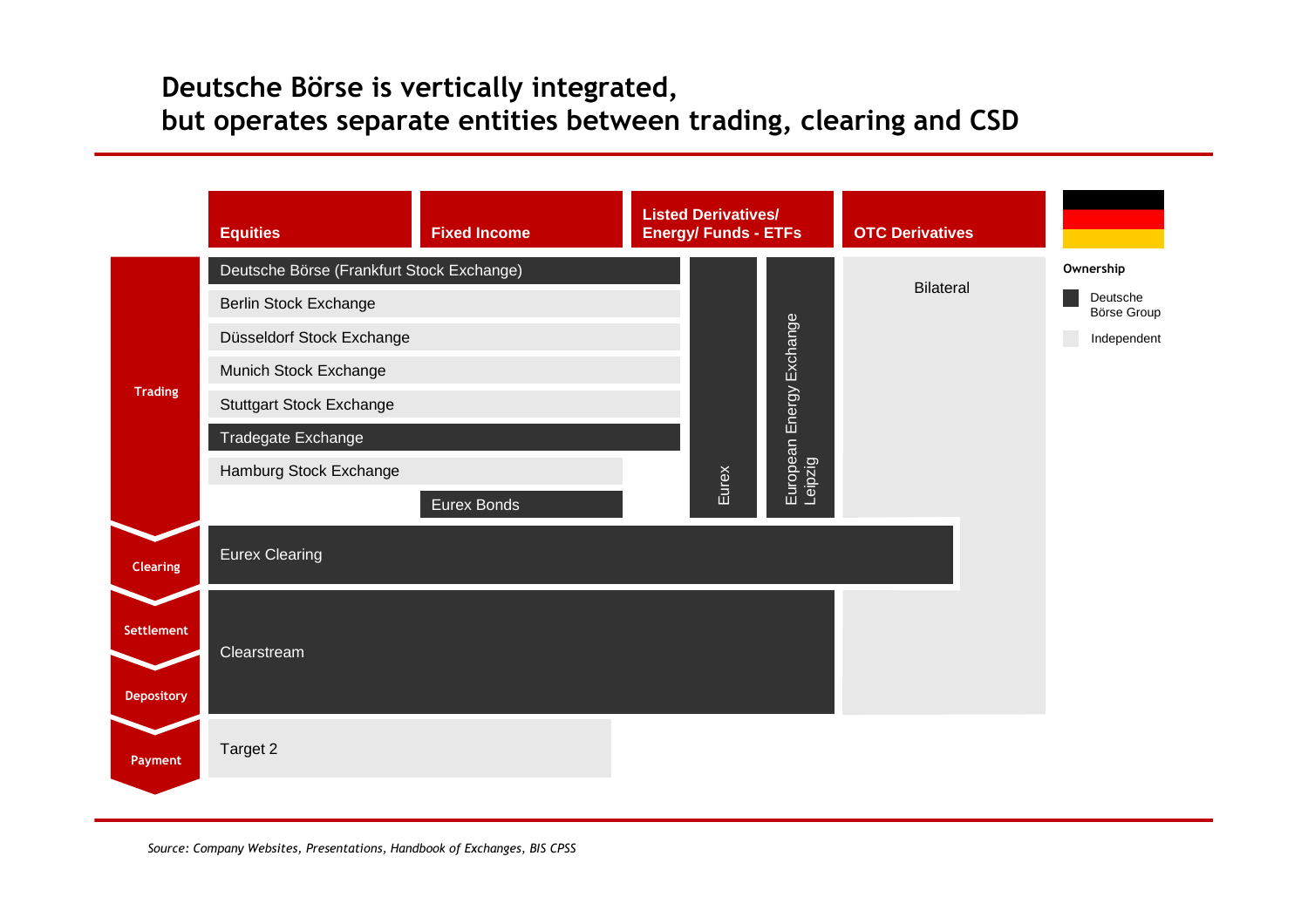## **Overview of Deutsche Börse**

**Deutsche Börse AG operates electronic trading systems that provide securities and derivatives** trading, clearing, settlement, custody, and market data services

## **Business Overview Key Milestones**

- **EXECTE:** Provides listing, trading and clearing services for issuers, intermediaries and investors in the cash market via its Xetra business
- **Eurex:** Leading global provider of trading and clearing services in the derivatives market
- **Clearstream:** Provides custody services to financial institutions across the globe
- **Market Data:** Offer market data and analyses
- **Information Technology:** Leading international full-service provider for the development and operation of trading and settlement systems

- **June 1998:** Deutsche Börse and the Swiss exchange Schweizer Börse merged futures exchanges to form Eurex
- **January 2000:** Deutsche Börse Clearing AG merges with Cedel International S.A. to form Clearstream
- **May 2001:** Deutsche Börse introduces the centralized high-performance CEF data feed for market and price data
- **December 2007**: Eurex completes the acquisition of the US options exchange International Securities Exchange Holdings (ISE), creating the largest transatlantic marketplace for derivatives
- **February 2011:** Announced all-stock merger offer to purchase the NYSE Euronext. NYSE Euronext shareholders will vote on the offer on July 7, 2011

### **Competitive Advantages**

 $\Box$  Currently pursuing operating efficiencies across the group, with the aim of saving €150MM in run-rate costs:

|                                         | % of savings |
|-----------------------------------------|--------------|
| Headcount reduction ( $\sim$ 370 staff) | 50%          |
| Moving operational functions to Prague  | 20%          |
| Harmonisation of IT infrasctructure     | 10%          |
| Reduction in management headcount       | 10%          |
| Focus on core activities                | 10%          |

## **Financial Highlights**

- $\Box$  The proposed purchase of the NYSE Euronext would generate cost savings of €300MM, principally from information technology, clearing and market operations, as well as from corporate administration and support functions; in addition, €100MM of revenue synergies are expected.
- The cost synergies are expected to be realized at an annual run rate of 25% by the end of the first year, 50% by the end of the second year, and 100% by the end of the 3rd year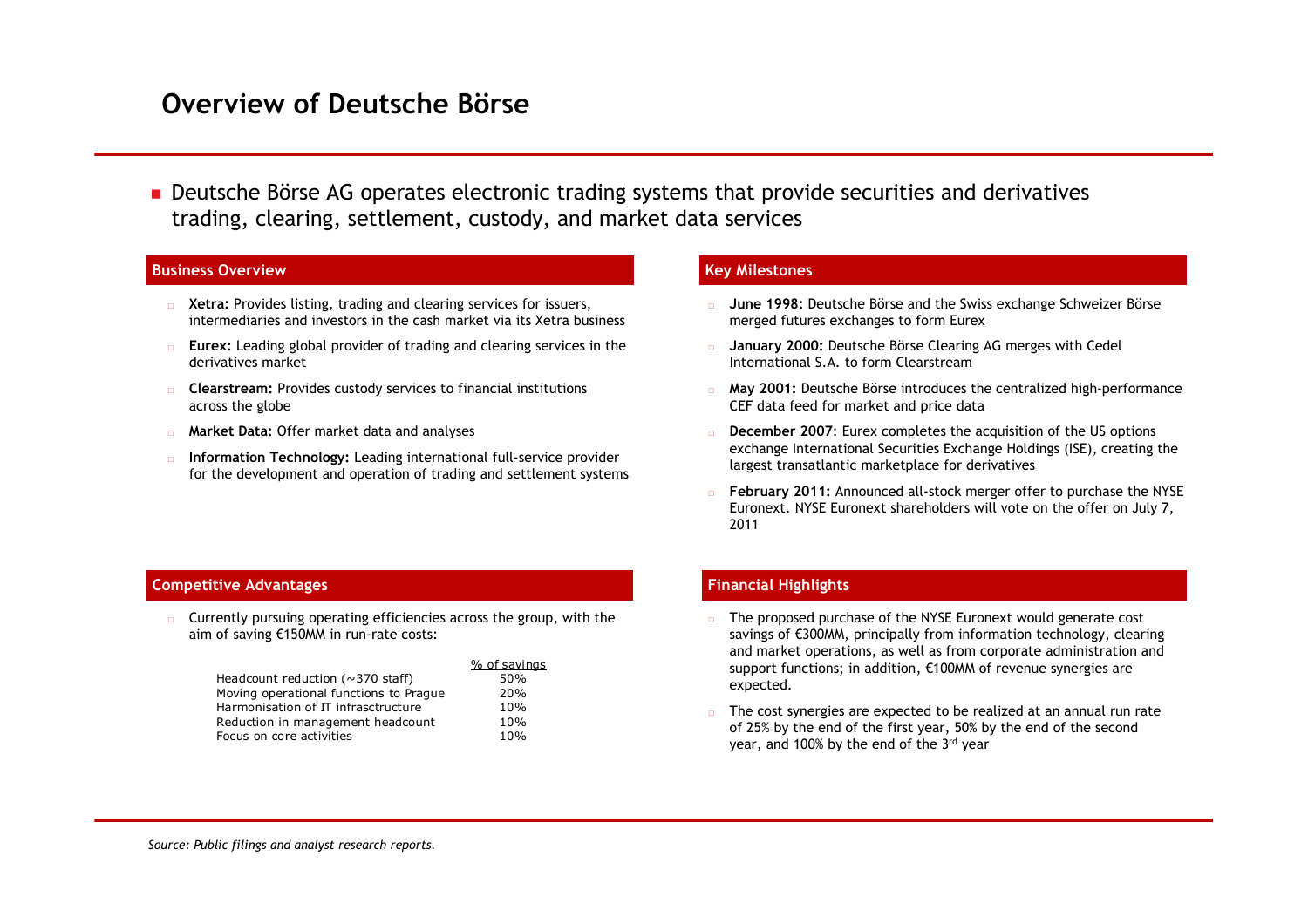# **Overview of Deutsche Börse (cont'd)**

Deutsche Börse's transformation has diversified its revenue mix during the last decade, and doubled its EBITDA margin

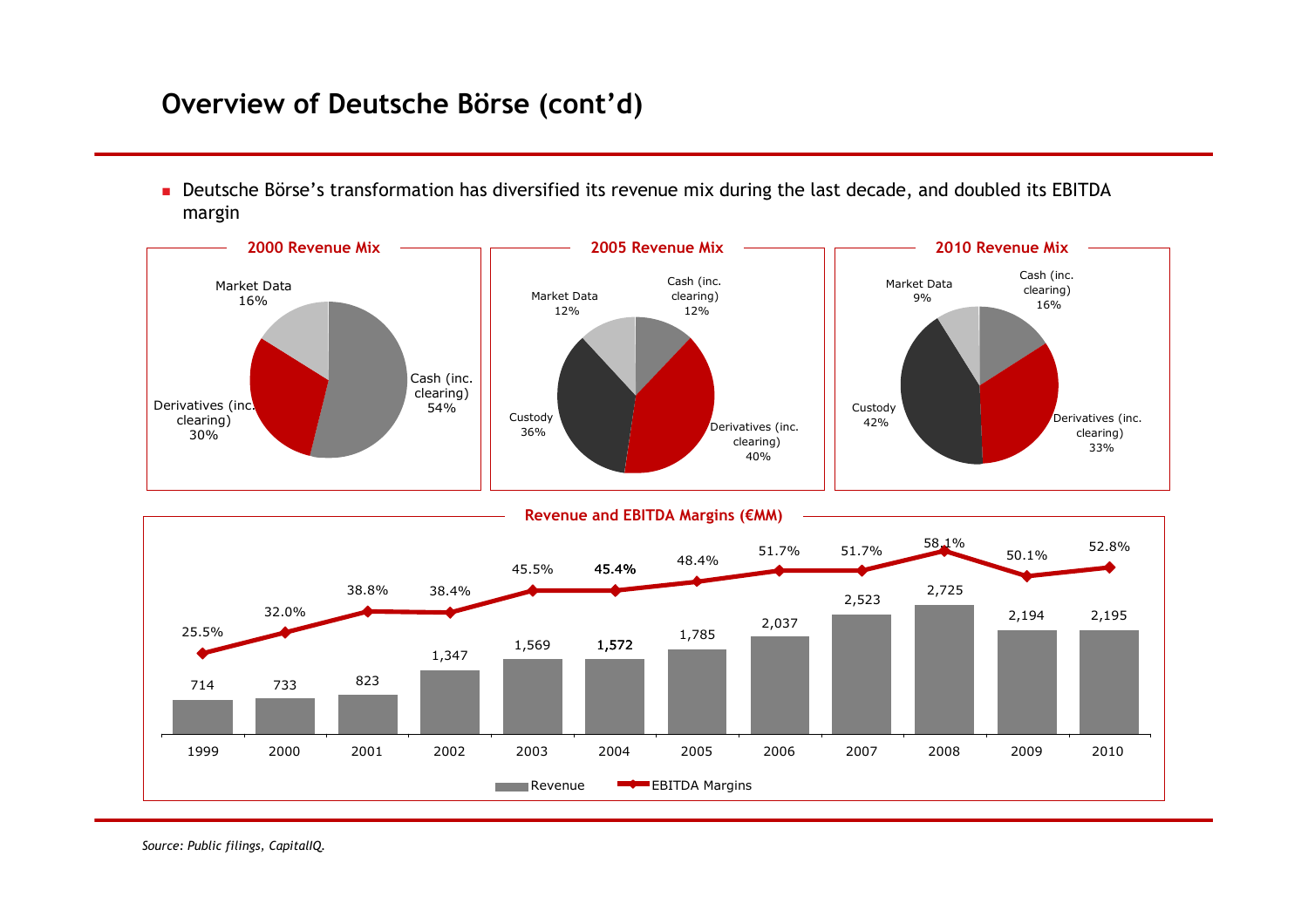# **BM&F BOVESPA has integrated its trading platforms with plans to integrate its clearing and settlement operations**



*1. For OTC Market: SISBEX (public bonds); CETIPNet (private bonds and derivatives); SOMA FIX (private bonds); BM&F Bovespa (derivatives) Source: Mercado Financeiro – Eduardo Fortuna; IPO memorandum; CVM; Central Bank; press clippings*